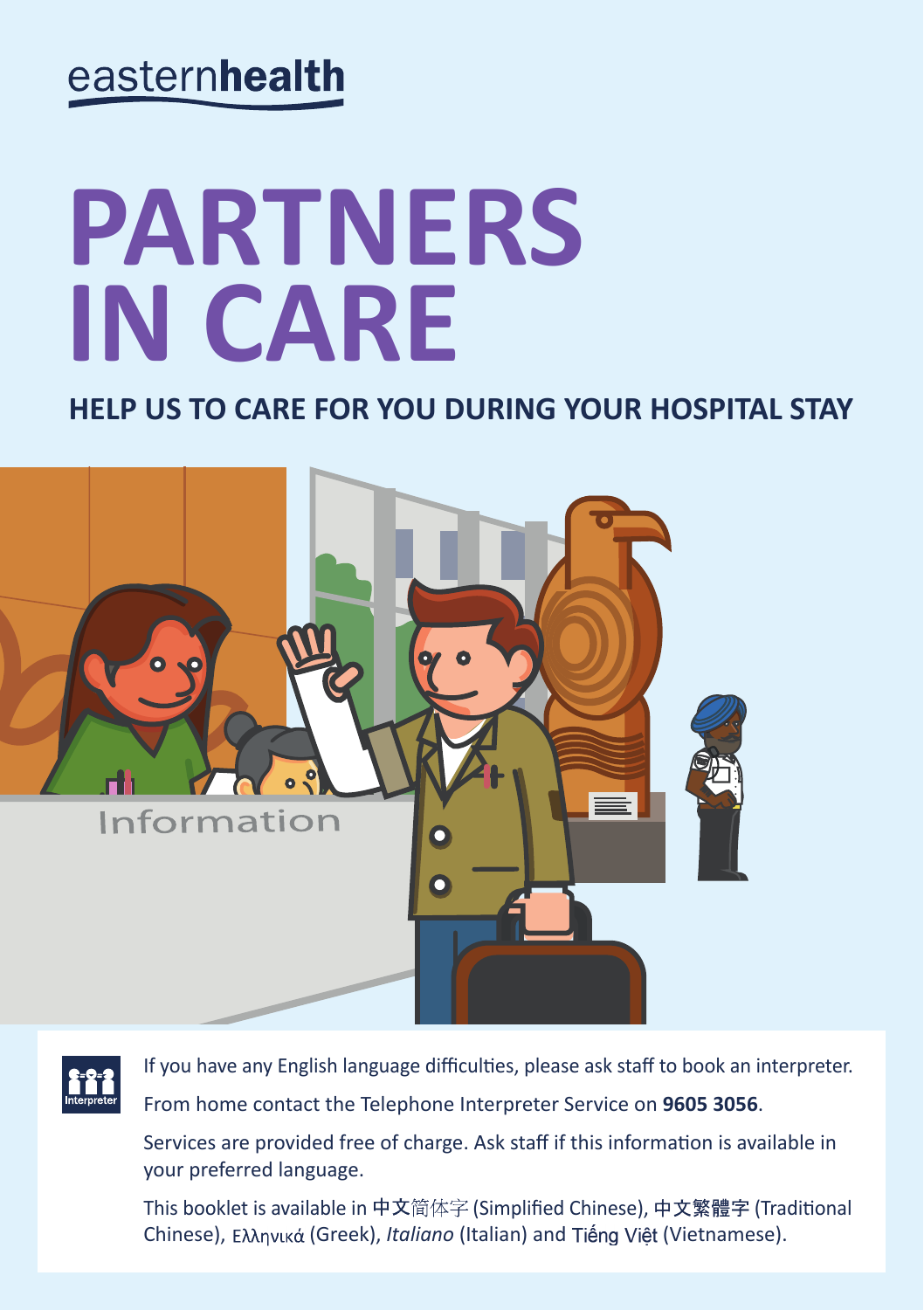#### **PARTNERSHIPS IN CARE**

**You will have a healthcare team dedicated to your safety and wellbeing. You are an important part of that team and we want you and your family to take an active role in planning your care.**

Our staff will work together with you and your family to identify your care goals and a plan of care.

Our staff will regularly discuss your care with you and will ask your permission to discuss your care with family or carers.

We will respect your values, preferences, spiritual and faith beliefs, cultural needs, family situation and lifestyle.

We will ask you:

- What matters to you about your health and your recovery goals
- If you have any special needs for communication or mobility or need sensory adjustments made
- If you are of Aboriginal or Torres Strait Islander origin and if you would like an Aboriginal health worker to be part of your care
- About your home culture and whether we need to adjust our staff practice or meal provision to be culturally sensitive to you and your family/supporters
- How you would like us to address you, including what pronouns you use
- Your gender and preferred name
- If you identify as lesbian, gay, bisexual, transgender, intersex or queer (LGBTIQ)

You do not need to answer these questions, but the more we know about you, the better we can support you whilst you are in hospital.

We would appreciate it if you and your family could share any legal paperwork that may guide us in your wishes when we are planning and providing your care, for example, Advance Care Directive or Plan, Medical Treatment Decision Maker supporter persons or Plan or Power of Attorney.

We encourage your family and carers to visit you during your stay. Ask your nurse or midwife for current visitor hours.

Please send home any personal items of value such as jewellery as Eastern Health does not take responsibility for these.

Let our staff know if you have dentures, dental plates, hearing aids or prescription glasses.

#### **ADDRESSING WORRIES EARLY AND GETTING THE RIGHT HELP**

**If you or your family/carer are worried about any aspects of your care or well-being, we ask you to raise the concern early so we can address it.** 

Tell the nurse, midwife or other staff member providing your care as soon as you can. You may also like to talk to the person in charge of the shift or the ward Unit Manager.

If you remain worried that you or your family member is getting worse, not doing as well as expected or not improving, please phone the Patient Care Hotline on **9975 6789**.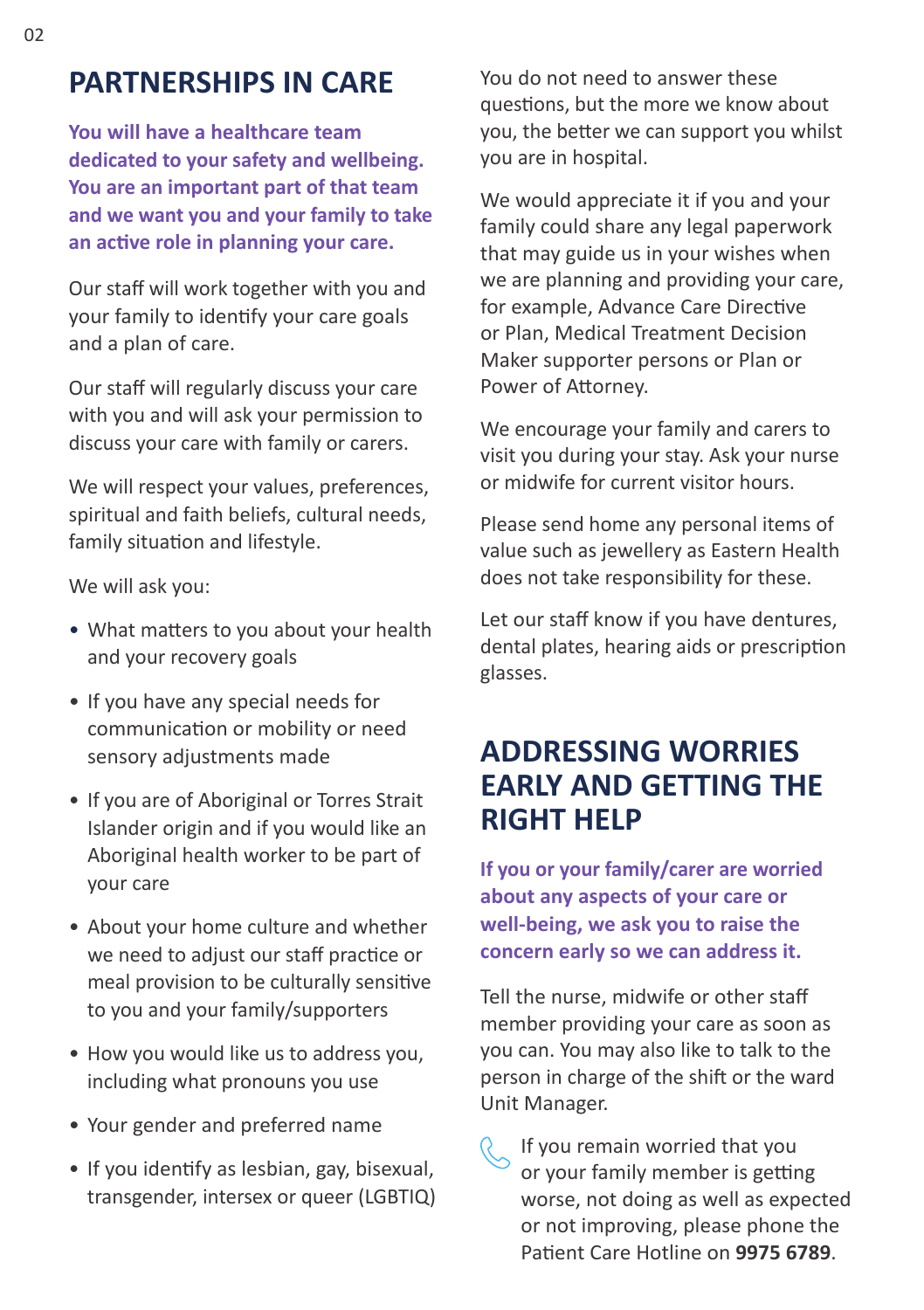



**Being actively involved, and working in partnership with your healthcare team, can help ensure you get the care that is right for you.**

Before you make a decision about your healthcare, we will ensure that you fully understand the risks and benefits of any medical test, treatment and procedure recommended.

Please ask if you are unsure or don't understand what your doctor, nurse, midwife or health professional is saying. Asking questions will help your doctor and other healthcare providers understand what worries you about your health and what is important to you when deciding your treatment.

Work with staff to put information that is important to you on your communication board – the board is used to share information between you, your family and your care team.



### **MENTAL WELLBEING**

**Being in hospital can be an unusual experience that can interfere with your feeling of mental wellbeing.** 

We offer the following advice:

- **Stay in contact with your friends and family.** Staff can help you make phone calls, video calls and arrange visits.
- **Focus on small wins and set small daily goals.** If you've been very unwell or uncomfortable, sitting out of bed, having a shower or putting on day clothes are major wins.
- **Practice mindfulness.** Take some deep and slow breaths a few times a day. Notice the taste and feel of foods.
- **Connect with nature.** Look out your window. What can you see? Get outside if possible.
- **Distract yourself with activity** such as TV, reading, playing a game or doing a craft activity.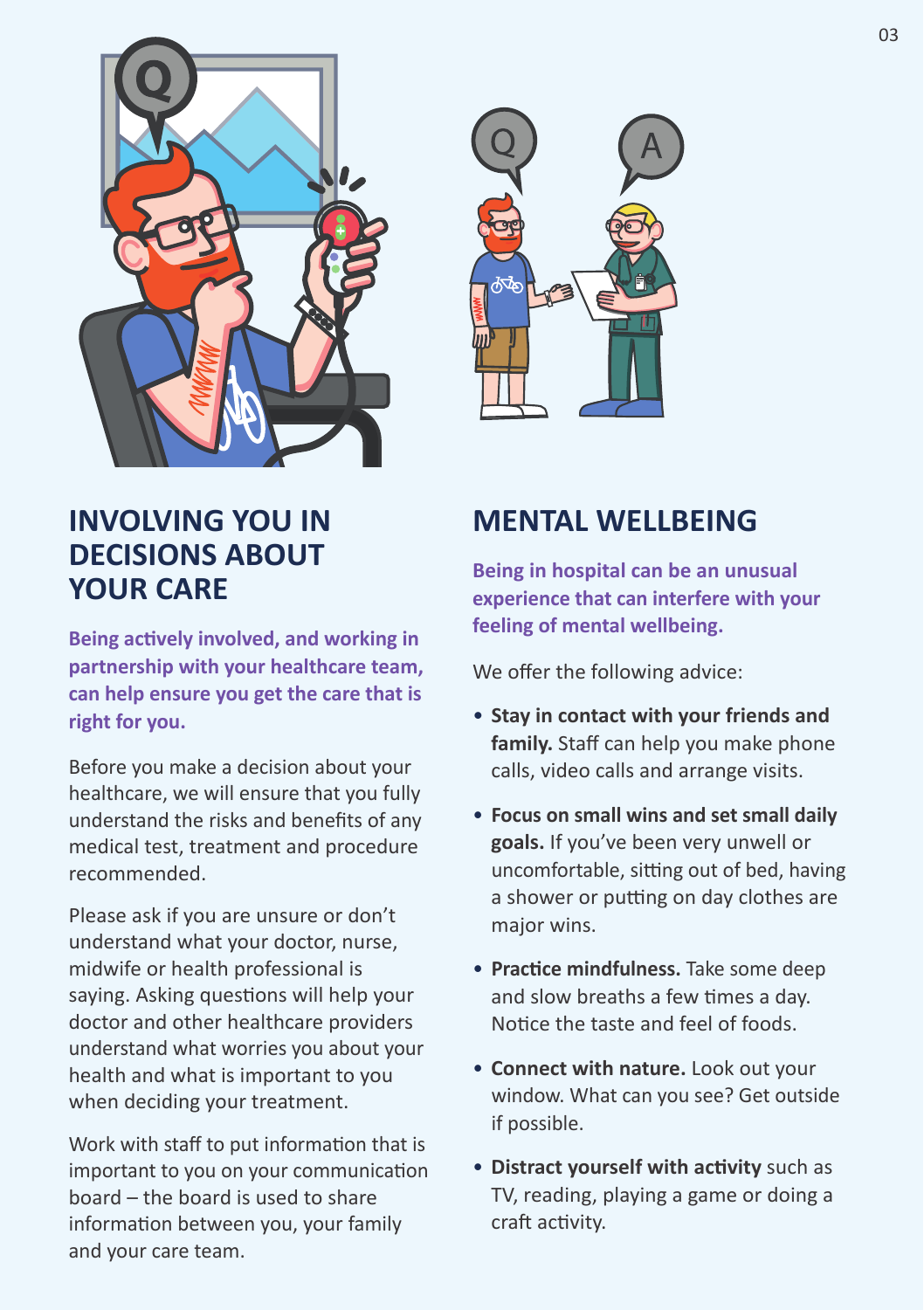#### **KEEPING YOU SAFE IN HOSPITAL**

**While you are in hospital we will work with you to provide care and information to keep you safe throughout your admission.** 

Together we will develop a plan that will identify your risks.

- Tell us if you have any pre-existing health concerns or worries that we haven't asked about yet.
- Tell staff if you are feeling scared or anxious, we can help you.
- Tell staff straight away if you feel a new or very intense pain anywhere, are feeling generally dizzy or confused.

### **FEELING CONFUSED OR FORGETFUL?**

**Please tell us if you are feeling a bit confused, are having difficulty with memory or thinking or just feeling "not quite right".** 

Some people who are unwell, particularly those over 65 years, can become suddenly confused. This is called delirium. There are many causes of delirium such as infections, pain, some medications and lack of sleep.

Please speak to us if you would like more information.

# **PREVENTING FALLS**

**Hospitals are unfamiliar places and this can be challenging for you when you are unwell or on certain medications. You might feel dizzy or weaker and less steady on your feet when you get up. This might put you at risk of falling over.**

What you can do:

- Bring in walking aids, glasses or hearing aids if you use them.
- Bring in comfortable clothing and well-fitting, rubber soled footwear.
- Be as active as possible, go for walks and sit out of bed if you are able to. Please tell staff before you leave the ward area.
- Call for help if you feel unsteady or unsure.
- Follow the advice of your healthcare team.

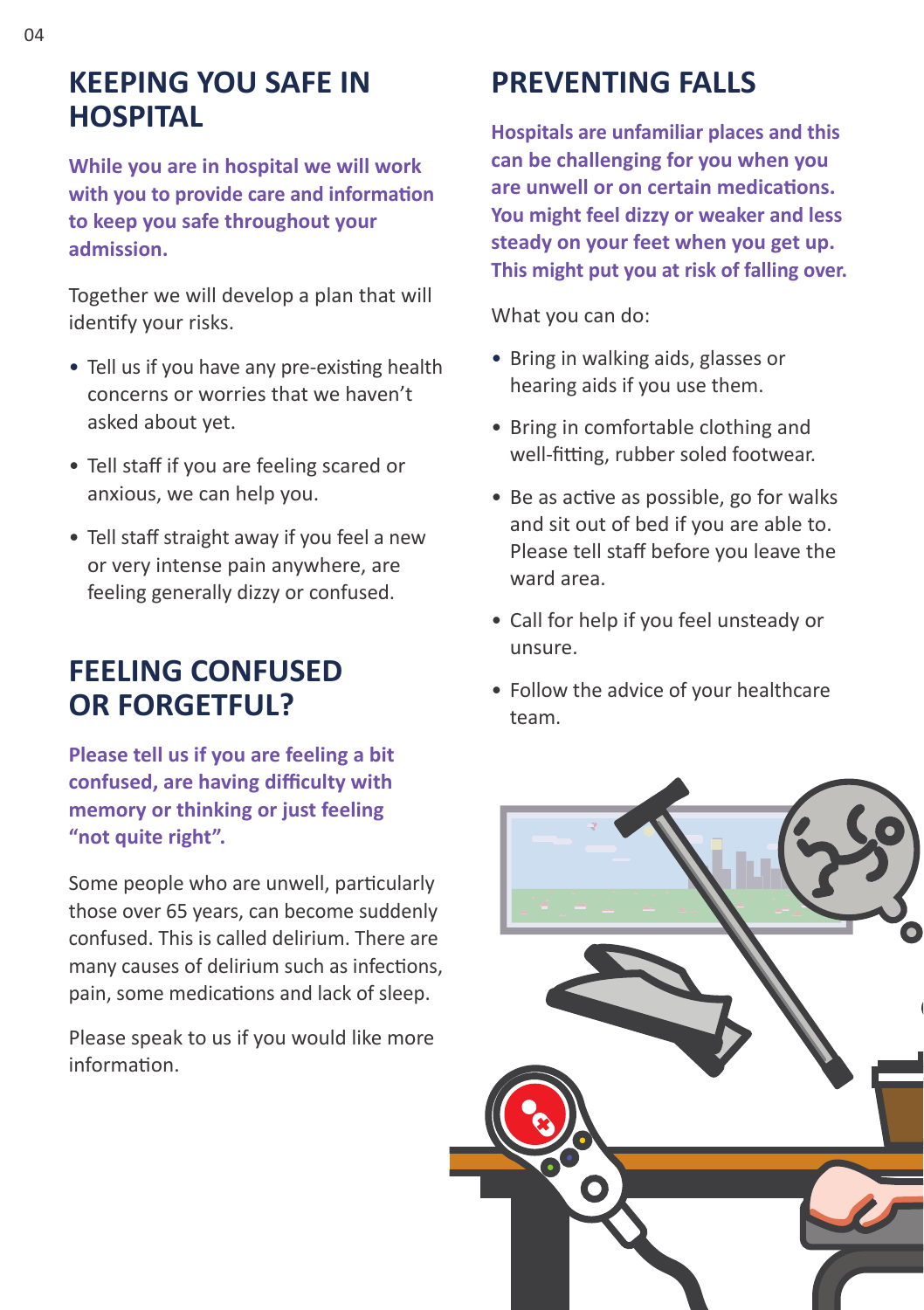

# **PREVENTING PRESSURE INJURIES (BED SORES)**

**Pressure injuries are areas of damage to the skin or underlying tissue caused by sitting or lying in one place too long. Areas of the body most at risk include the heels, sacrum (bottom), elbows, hips and ears.**

![](_page_4_Picture_3.jpeg)

- **Keep moving** change your lying and sitting position regularly. We can help you if you need assistance.
- **Let us know if you have pain** especially in the at risk areas mentioned. We have special equipment that we can provide to help with this.
- **Keep your skin dry** let us know if your clothing or bedding is damp.

# **EATING WELL**

**Eating well in hospital is important as it can help you recover from your illness more quickly so you can go home sooner.**

Please tell us if you have lost weight recently, or have difficulty chewing or swallowing. Let us know if you require special food or drink due to allergies, special diet, religious or cultural beliefs, or personal taste. Please also advise us if you require nutritional supplement drinks.

You can also help by letting us know if you need assistance to eat and drink, to get ready for your meal or to open any food packages.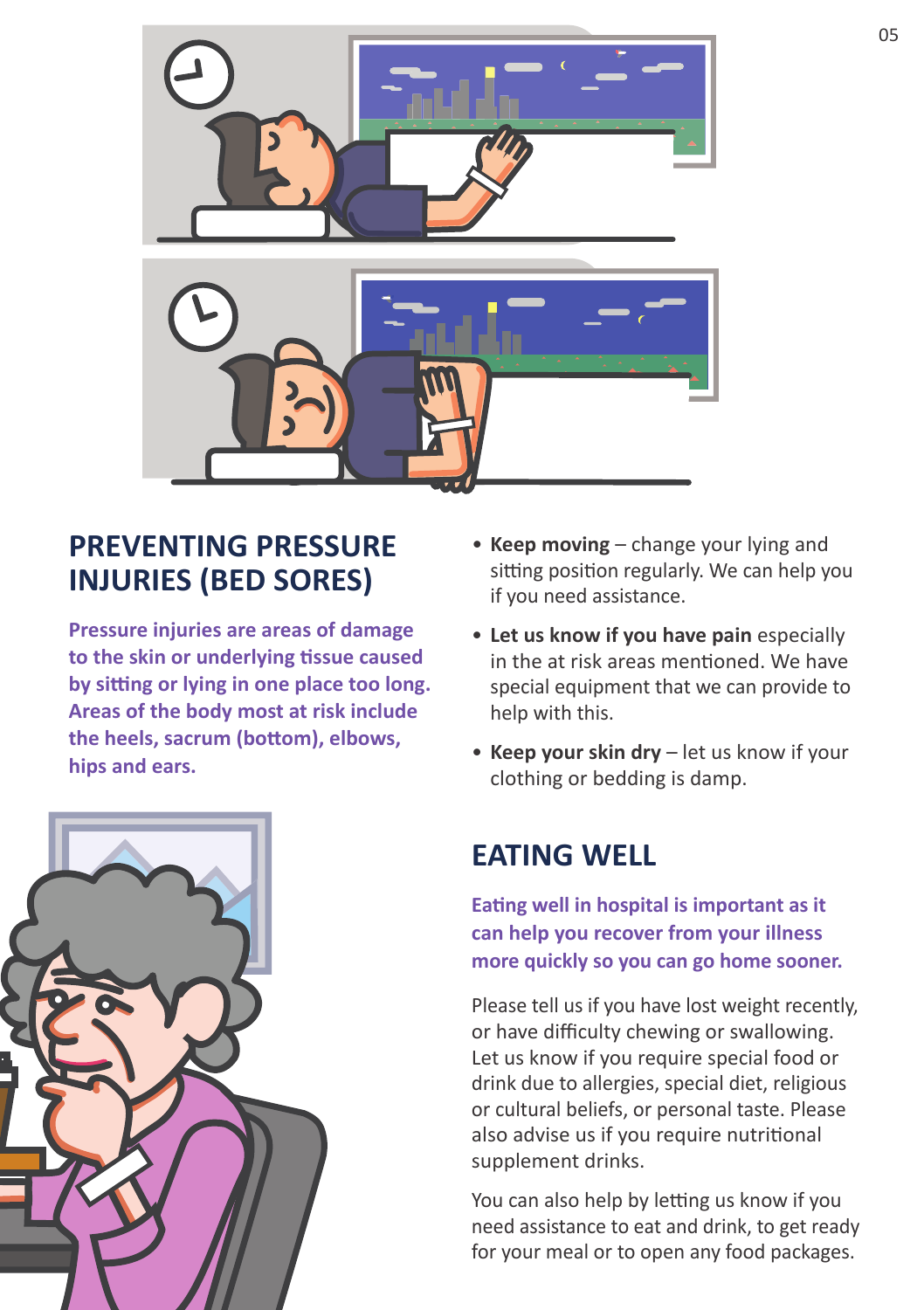#### **PATIENT IDENTIFICATION**

**Ensuring the right care is provided to you is an essential part of safe healthcare.**

- You will be given an identification band to wear during your stay. Please keep it on and ask for another if it comes off.
- Staff will ask to see your identification band before giving you medication or treatment. We will ask EVERY TIME.
- Please let us know if any of your personal information is wrong or needs to be updated – e.g. name, date of birth, address etc.
- You will be asked who you are several times throughout your stay. This is a safety check to reduce our risk of making a mistake.

# **KEEPING PHYSICALLY HEALTHY**

**When you are in hospital your risk of developing a blood clot in your leg or your lung is much higher than usual.** 

Because of this, it is important to continue moving if it is safe to do so.

- Sit out of bed if you can.
- Prevent blood clots by doing simple exercises in your bed or chair such as:
	- Ankle rotations
	- Leg lifts
	- Deep breathing and coughing
- Wear your compression socks if they are prescribed.
- Use your foot compression device if prescribed.
- Maintain healthy eating and adequate fluid intake.

![](_page_5_Picture_17.jpeg)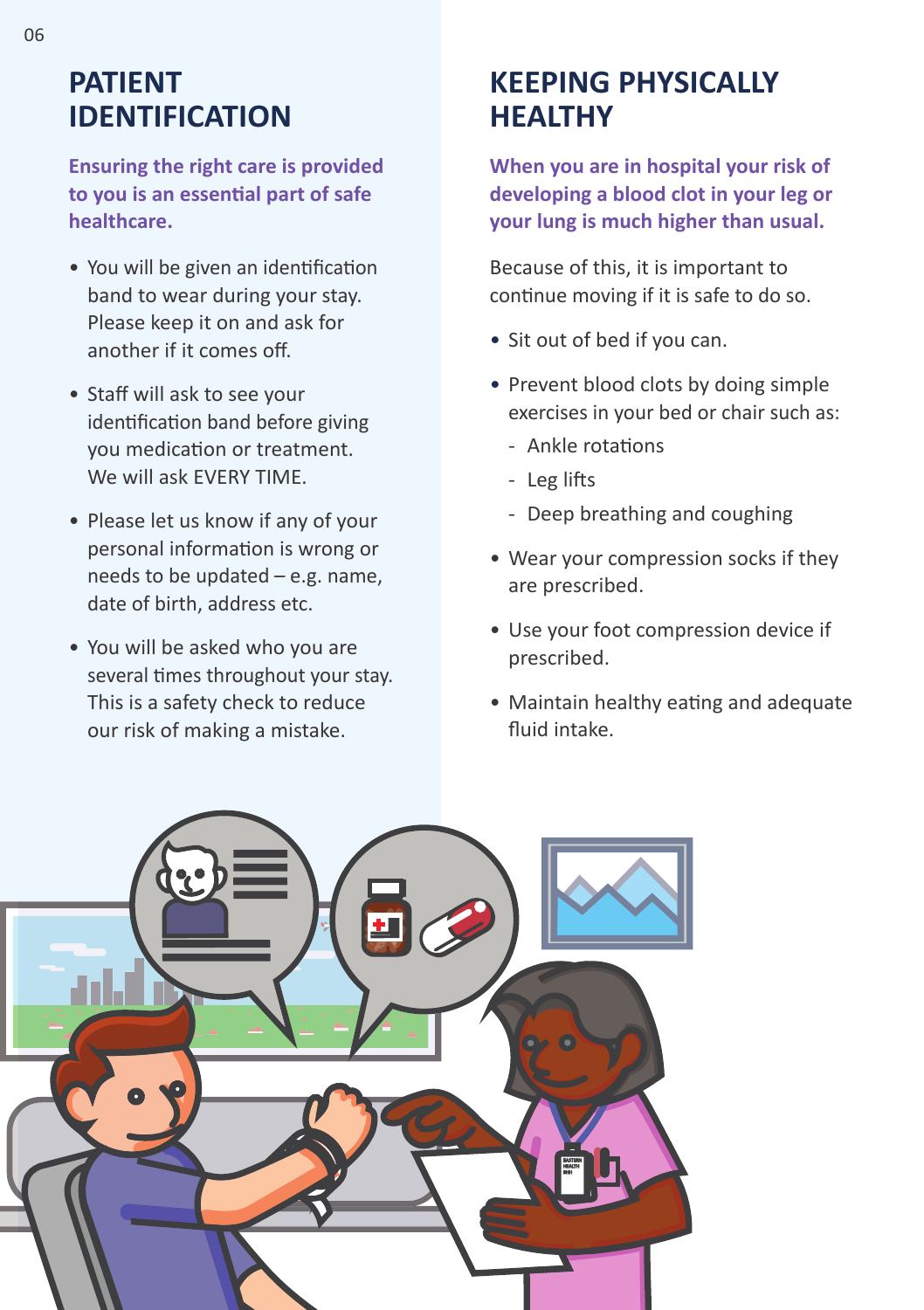![](_page_6_Picture_0.jpeg)

#### **PREVENTING INFECTION**

**It is possible to get an infection while in hospital that can make your care more complicated. Ways to reduce the risk of this happening include:**

- Wash your hands after visiting the toilet and before all meals.
- Ask our staff if they have washed their hands or used the hand rubs before any contact with you.
- Tell us if you have been unwell, for example diarrhoea or vomiting.

Sometimes we have to wear special protective equipment to look after you. Things like face masks, goggles, face shields, disposable gowns and gloves are recommended from time to time by the Department of Health to prevent the spread of highly contagious diseases like gastro and COVID-19 between patients and staff.

If we use these measures we will explain them to you and how long you can expect us to be using them for.

- Let your nurse know if your bed area or bathroom is dirty and needs cleaning.
- Ask your doctor if your IV (intravenous cannula) can be removed.
- Encourage visitors to use the hand rub when entering and leaving the ward.
- Ask visitors not to visit if they are feeling unwell.

![](_page_6_Picture_12.jpeg)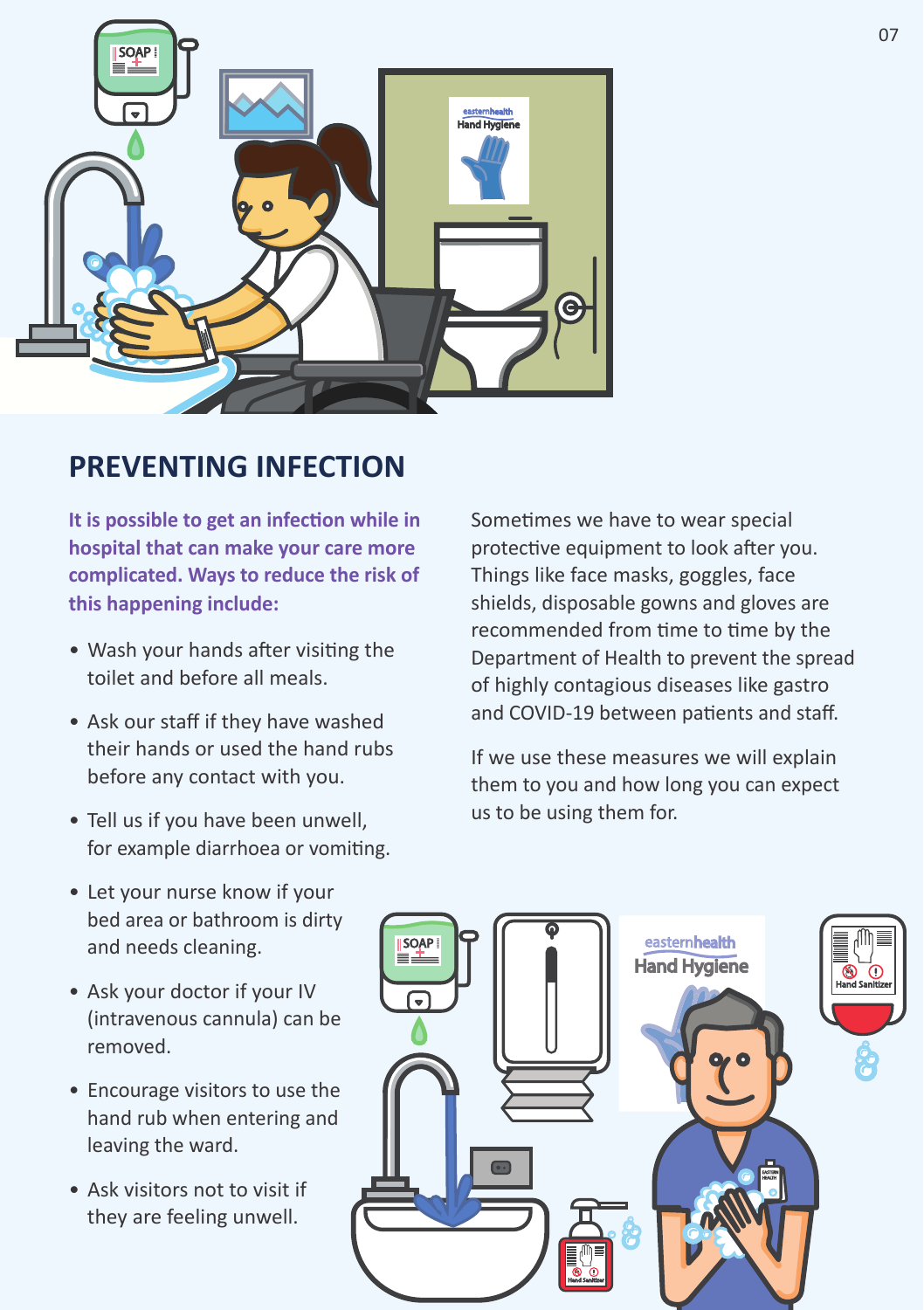### **YOUR MEDICINES**

**Medicines are the most common treatment used in healthcare. There are some important things that you can do to manage your medicines.**

Tell us about your health and any medicines you have been taking at home, including non-prescription medicines or traditional/ complementary medicines e.g. vitamins or herbal remedies.

Bring with you to hospital an up to date list of the names of medicines you take, the strength, how much you take and when you take them.

Let us know if you have had an allergic reaction or side effect from any medicines in the past.

When it is time for you to go home, ask about any medication changes, the possible side effects of any new medication and what to do when you get home.

If you are unsure or have any concerns about your medicines, talk to your doctor, nurse or pharmacist.

Let us know if you have any difficulties with taking medications e.g. swallowing pills.

# **LEAVING HOSPITAL**

**It is important to have the information you need before you leave hospital.** 

We will speak to you about the following:

- The summary of your care (discharge summary) for your local doctor (GP).
- Your medicines.
- The date, time and location of your follow up appointment/s if needed.
- Any referrals that may have been made to community services to support you at home.
- Who to contact if you have any questions or concerns.

It is important to us that you understand the information you have been given. Please ask questions if you need to.

![](_page_7_Picture_17.jpeg)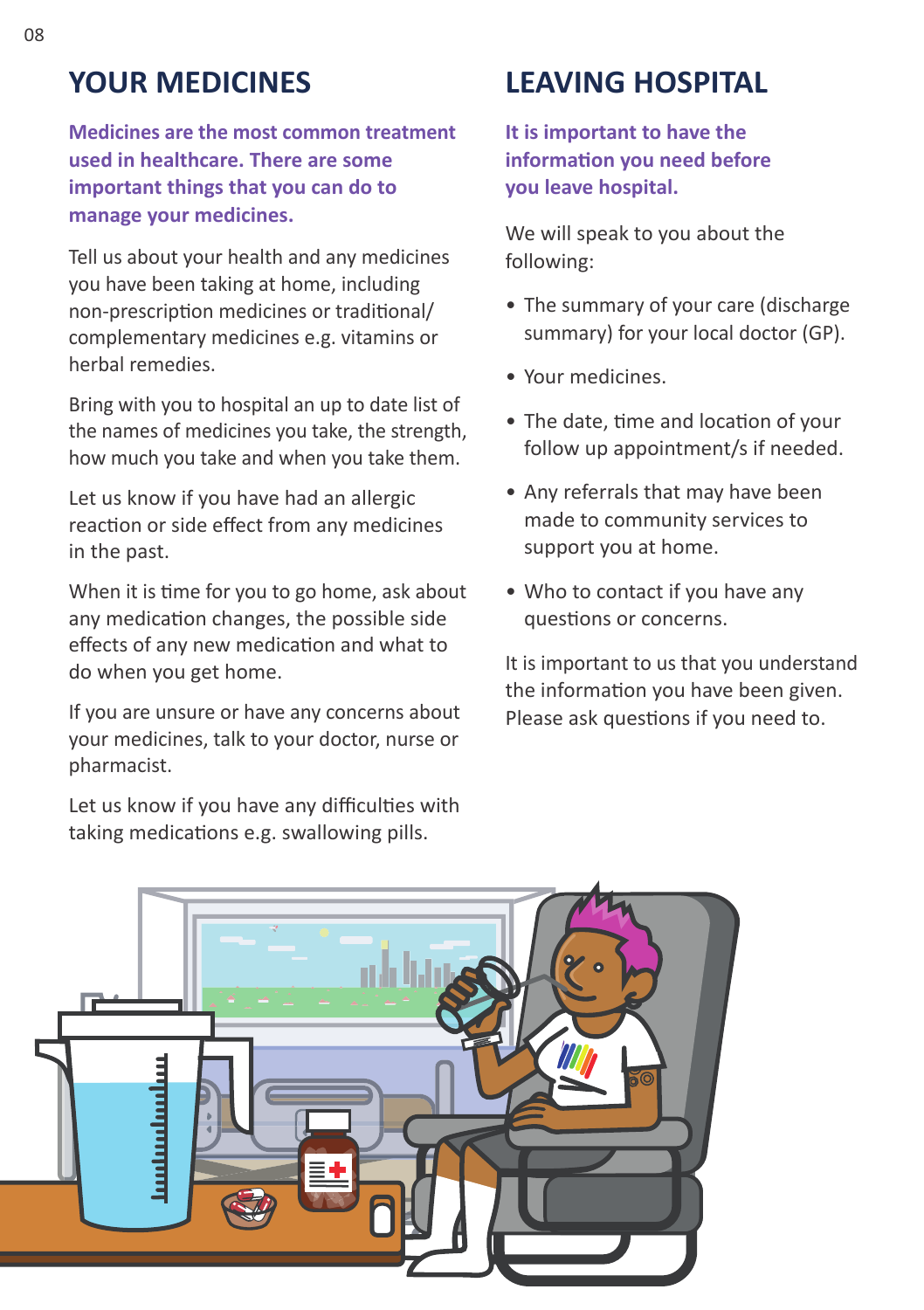#### **PROTECTING YOUR PRIVACY**

**Maintaining your privacy and the confidentiality of your information is very important to us. We comply with all Victorian legislation relating to privacy and confidentiality**.

We only collect the information that we need to provide good healthcare and for related administrative activities e.g. billing accounts.

At any time, you can tell us if you do not want us to share your health information with other people helping you with your healthcare.

In certain circumstances, by law, we must pass on some personal information to organisations such as the Department of Health and Courts of Law.

Your information may be used for health-related research – researchers have strict confidentiality guidelines and no personal or identifiable information can be used for research without your agreement. Health-related research would only occur with ethical approval.

![](_page_8_Picture_6.jpeg)

#### **ACCESSING YOUR INFORMATION**

**All patients with a Medicare or DVA card now have a My Health Record unless they have specifically 'Opted Out' by contacting Medicare.** 

Eastern Health loads a variety of documents to My Health Record. More information on My Health Record can be seen on the Eastern Health website

- **www.easternhealth.org.au**  or you can email email
- **myhealthrecord@easternhealth.org.au**

You may also request a copy of your pathology or radiology results from one of our staff.

You may ask to see or obtain a copy of other health information we have about you. Your request must be put in writing and given to the Freedom of Information Service (FOI).

- 
- The service can be contacted by phone on **(03) 9871 3170**

or you can email

- **foi@easternhealth.org.au**
- More information on FOI can be seen on the Eastern Health website **www.easternhealth.org.au**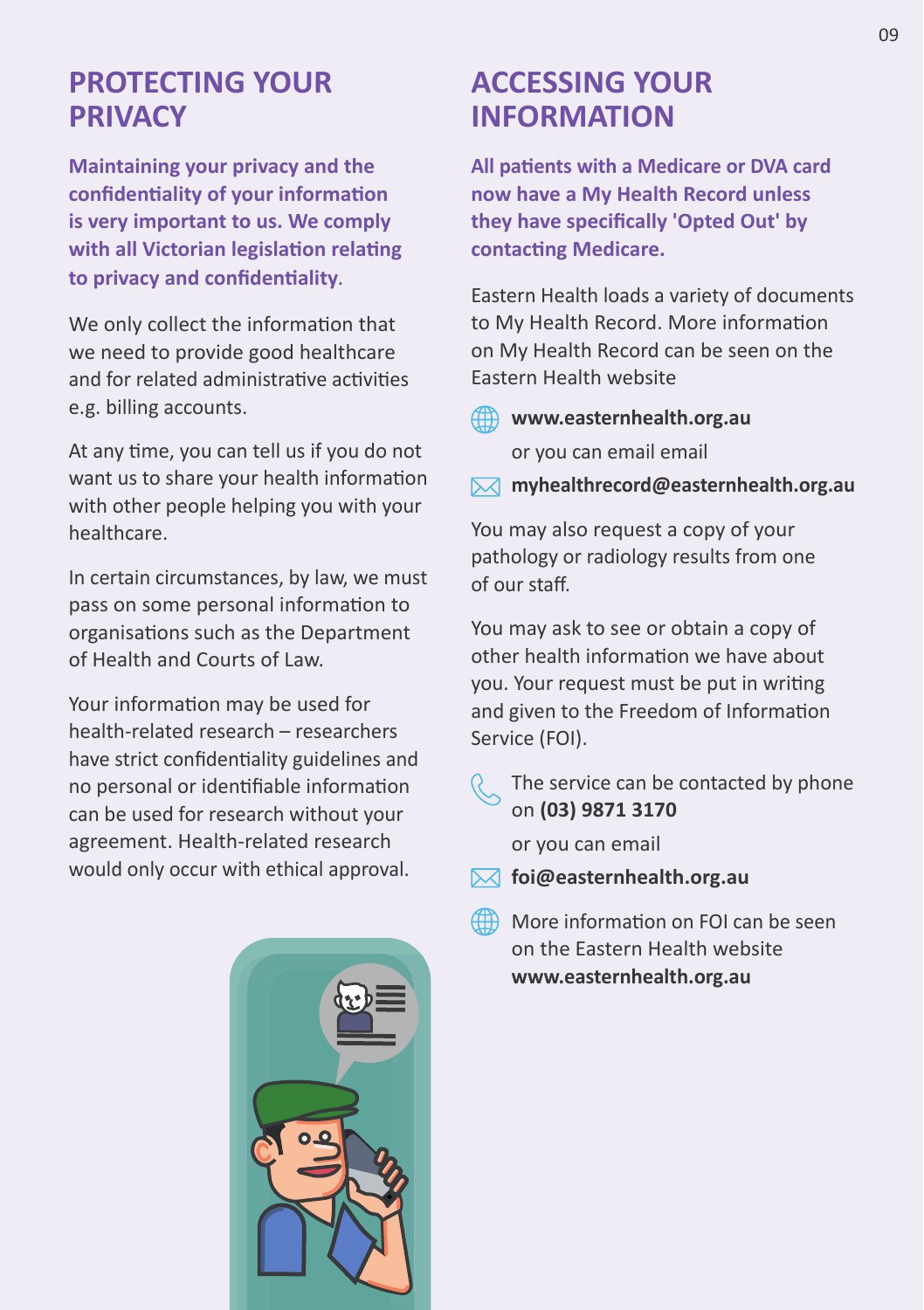## **YOUR RIGHTS AND RESPONSIBILITIES AS A PATIENT**

**As a patient of Eastern Health, you are entitled to expect and receive high-quality services and care.** 

It is important that you know what to expect from Eastern Health and what your responsibilities are while in our care.

The Australian Charter of Healthcare Rights describes the rights of patients, consumers and other people using the Australian healthcare system. These rights are essential to ensure that whenever healthcare is provided, it is of safe and high-quality. Eastern Health supports and is committed to these principles.

Full details of the Australian Charter of Healthcare Rights, including an easy English version, translation into 19 community languages and video and digital resources, is available at **www.safetyandquality.gov.au/ consumers/working-yourhealthcare-provider/australiancharter-healthcare-rights/ supportive-resources-secondedition-charter**

Equally, upholding the rights and responsibilities of children is important to us and we are committed to child safety as everyone's business.

#### **WHAT CAN YOU EXPECT FROM EASTERN HEALTH?**

| <b>YOUR RIGHTS</b>   | <b>WHAT THIS MEANS</b>                                                                                                                                             |
|----------------------|--------------------------------------------------------------------------------------------------------------------------------------------------------------------|
| <b>Access</b>        | You have the right to<br>get care that meets<br>your healthcare needs.                                                                                             |
| <b>Safety</b>        | You have the right to<br>get safe healthcare.                                                                                                                      |
| <b>Respect</b>       | You have the right to<br>get respect when you<br>are at a health service.                                                                                          |
| <b>Partnership</b>   | You have the right<br>to partner with your<br>healthcare provider.                                                                                                 |
| <b>Information</b>   | You have the right<br>to get information<br>about your health;<br>see information<br>about you; and get<br>help to understand<br>information about<br>your health. |
| <b>Privacy</b>       | Healthcare providers<br>must respect your<br>privacy.                                                                                                              |
| <b>Give Feedback</b> | You have the right to<br>give feedback.                                                                                                                            |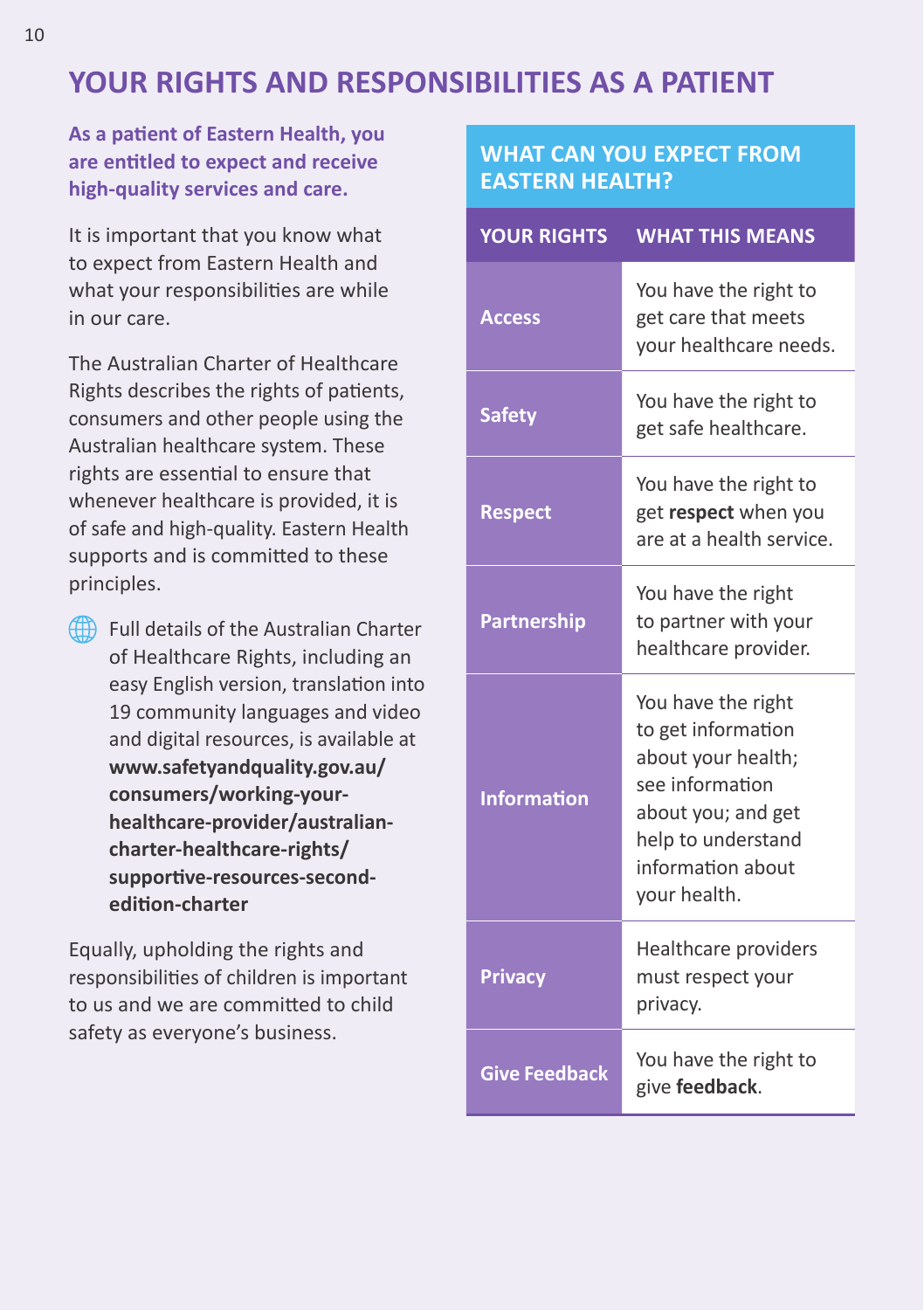#### **YOUR RESPONSIBILITIES**

**As a patient, family member or carer, you also have responsibilities when receiving healthcare services from us.** 

Your responsibilities include:

- Working with your treatment team by providing information about your health and circumstances that may influence your care, treatment or stay in hospital.
- Participating in decision-making regarding your healthcare.
- Attending all scheduled appointments and if unable to do so, ensuring the hospital or relevant service is notified, where possible, in a timely manner.
- Not smoking, including the use of e-cigarettes, on or in Eastern Health property. Eastern Health proactively encourages and supports patients who wish to reduce or stop smoking.
- Understanding that everyone has a right to feel safe and be treated with respect at Eastern Health.
- Not bringing in weapons, illegal drugs or alcohol.
- Behaving in a respectful way to all staff, other patients and visitors

**Aggressive, threatening behaviour or assaults on our workers and our property are NOT acceptable. Patients and visitors who behave in an aggressive or threatening way may be asked to leave and may be reported to the police. Offenders may be prosecuted.**

#### **PUTTING PATIENTS FIRST**

**During your hospital stay we may need to transfer you to another site to provide the care you need. You can be assured that we will send you to the most appropriate site for the care and treatment that are best for you.** 

As Eastern Health is a teaching hospital, students and trainees may be part of your treating team.

#### **INCIDENTS**

**Sometimes patients or family members identify an event or circumstance which could have resulted, or did result, in unintended or unnecessary harm to a patient.** 

This is an incident. We encourage you to tell the ward or area manager about any incidents you identify or contact us via the feedback options on the following page.